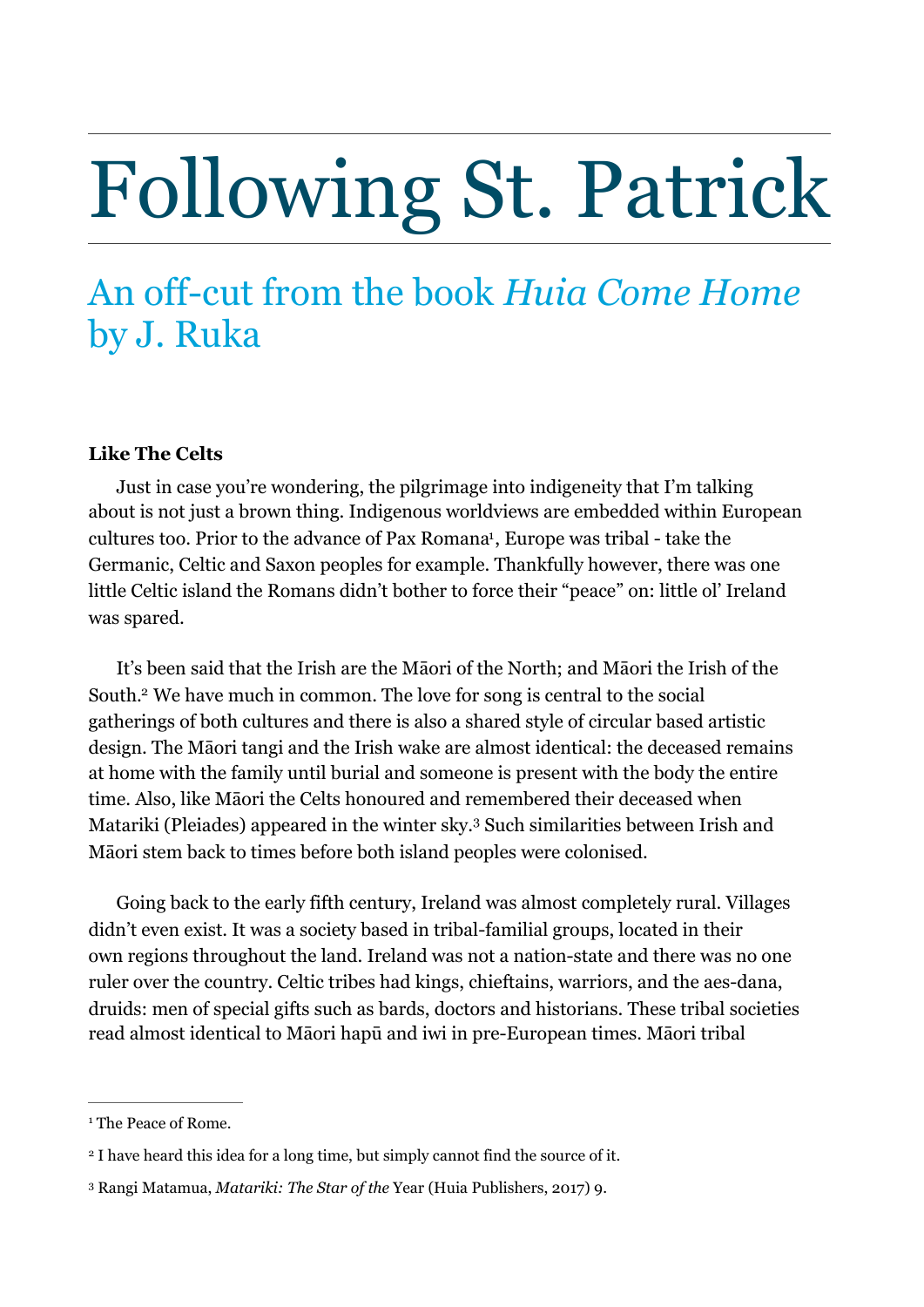groups were also lead by chiefs under the guidances of recognised tohunga, those with special expertise, like priests, artists and healers.

### **Saint Paddy**

<span id="page-1-3"></span>Every year on March 17 we celebrate the Irish on what is called St Patrick's Day. But in the Guinness-tribute, we have forgotten the exceptional person St Patrick was and how he passionately worked amongst the chiefs and druids of Irish society. From a Christian history perspective, Paddy has been called the "second missionary" (St Paul being the first) because he took the gospel beyond the boundaries of Paul's Greco-Roman world[.](#page-1-0)<sup>[4](#page-1-0)</sup> Historian Thomas Cahill writes, "What is remarkable is not that Patrick should have felt an overwhelming sense of mission but that in the four centuries between Paul and Patrick there are no missionaries."<sup>[5](#page-1-1)</sup> Patrick started out as a nonchalant Roman citizen, a disinterested Christian-kid, then, in a dramatic turn of events, was kidnapped to Ireland and thrown into harsh slavery conditions, constantly naked and hungry. In a strange turn of events, he escaped slavery and went home only to then later return to Ireland as a missionary. He eventually became a national hero who released an exceptional reorientation of indigenous Irish culture into the world.

<span id="page-1-4"></span>The beauty of Patrick was not the fact that he changed Ireland, but in the *way* he changed it. As an anti-stereotype priest, he did not roam Ireland with the thundering of reprimanding rhetoric. Instead, he worked *with* the cultural paradigm using the Irish way of life as the means to translate the stories and work of Christ. In this he had a profound effect planting churches and paving the way for monastic orders. "His success in this seems to have resided in his willingness to accept the indigenous traditions and conform his teaching to them.["](#page-1-2)<sup>[6](#page-1-2)</sup> Patrick did this without losing a high vision for the person and ways of Christ. He had to change his own thinking to understand the way the Irish did.

Patrick's orientation into indigenous ways of thinking, garnered by living with the Irish, became evident in his theology and deep devotional expression:

<span id="page-1-5"></span>Our God is the God of all men, the God of Heaven and Earth, of sea and river, of sun and moon and stars, of the lofty mountain and the lowly valley, the God above Heaven, the God in Heaven, the God under Heaven; He has his dwelling round Heaven and Earth and sea and all that in them is. He inspires all, he quickens all, he dominates all, he sustains all. He lights the light of the sun; he

<span id="page-1-0"></span>Thomas Cahill, *How The Irish Saved Civilization* (New York: Anchor Books, 1995) 108. [4](#page-1-3)

<span id="page-1-1"></span><sup>&</sup>lt;sup>[5](#page-1-4)</sup> Ibid, 107.

<span id="page-1-2"></span><sup>&</sup>lt;sup>[6](#page-1-5)</sup> Bamford & Marsh, Celtic Christianity, 18